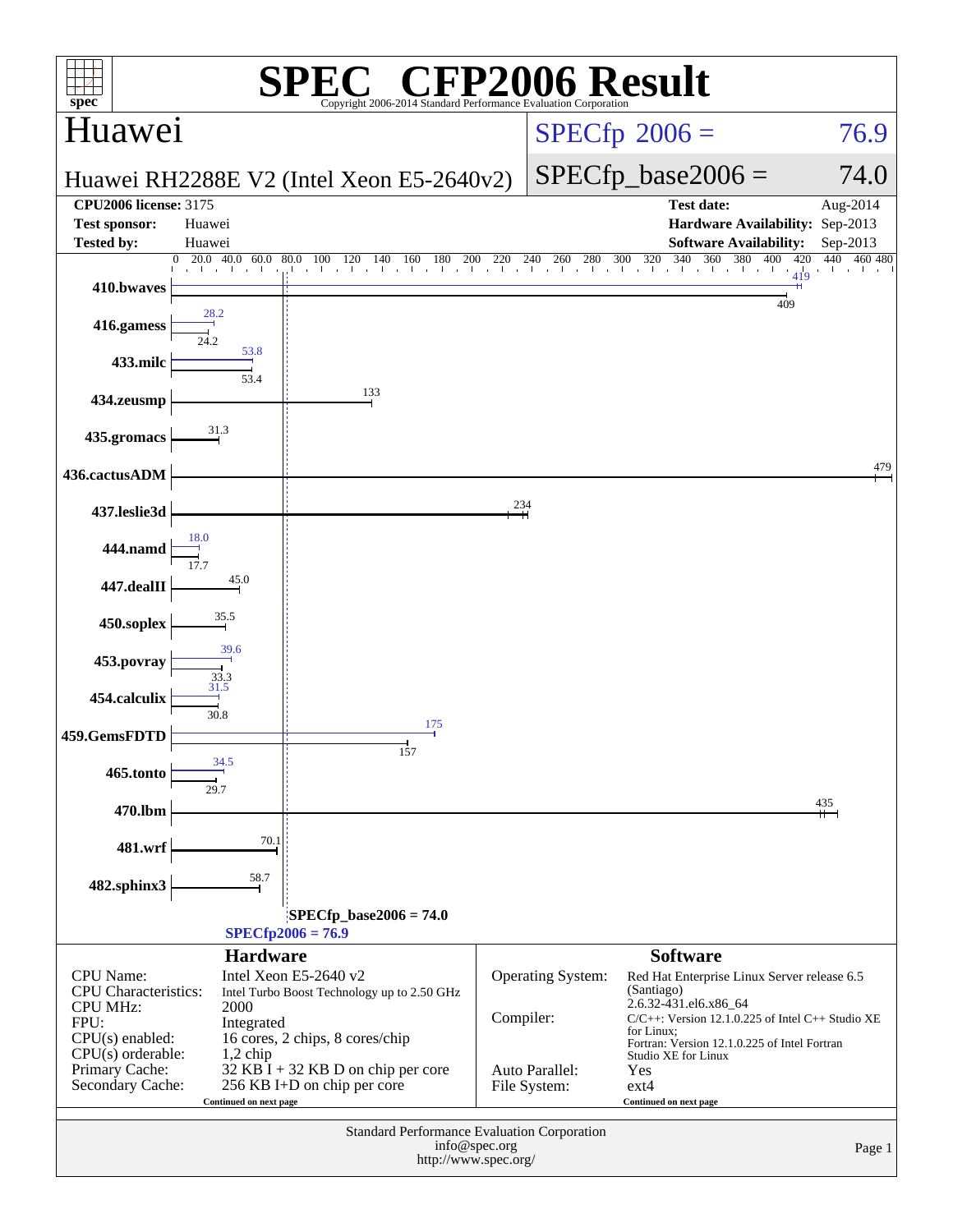

#### Huawei

## $SPECfp2006 = 76.9$  $SPECfp2006 = 76.9$

Huawei RH2288E V2 (Intel Xeon E5-2640v2)

 $SPECfp\_base2006 = 74.0$ 

#### **[CPU2006 license:](http://www.spec.org/auto/cpu2006/Docs/result-fields.html#CPU2006license)** 3175 **[Test date:](http://www.spec.org/auto/cpu2006/Docs/result-fields.html#Testdate)** Aug-2014 **[Test sponsor:](http://www.spec.org/auto/cpu2006/Docs/result-fields.html#Testsponsor)** Huawei **[Hardware Availability:](http://www.spec.org/auto/cpu2006/Docs/result-fields.html#HardwareAvailability)** Sep-2013 **[Tested by:](http://www.spec.org/auto/cpu2006/Docs/result-fields.html#Testedby)** Huawei **[Software Availability:](http://www.spec.org/auto/cpu2006/Docs/result-fields.html#SoftwareAvailability)** Sep-2013 [L3 Cache:](http://www.spec.org/auto/cpu2006/Docs/result-fields.html#L3Cache) 20 MB I+D on chip per chip<br>Other Cache: None [Other Cache:](http://www.spec.org/auto/cpu2006/Docs/result-fields.html#OtherCache) [Memory:](http://www.spec.org/auto/cpu2006/Docs/result-fields.html#Memory) 128 GB (16 x 8 GB 2Rx8 PC3-12800R-11, ECC) [Disk Subsystem:](http://www.spec.org/auto/cpu2006/Docs/result-fields.html#DiskSubsystem) 1 x 300 GB SAS, 10K RPM [Other Hardware:](http://www.spec.org/auto/cpu2006/Docs/result-fields.html#OtherHardware) None [System State:](http://www.spec.org/auto/cpu2006/Docs/result-fields.html#SystemState) Run level 3 (multi-user)<br>Base Pointers: 64-bit [Base Pointers:](http://www.spec.org/auto/cpu2006/Docs/result-fields.html#BasePointers) 64-bit<br>Peak Pointers: 32/64-bit [Peak Pointers:](http://www.spec.org/auto/cpu2006/Docs/result-fields.html#PeakPointers) [Other Software:](http://www.spec.org/auto/cpu2006/Docs/result-fields.html#OtherSoftware) None

| <b>Results Table</b>   |                                                                                                          |              |                |       |                |       |                |              |                |              |                |              |
|------------------------|----------------------------------------------------------------------------------------------------------|--------------|----------------|-------|----------------|-------|----------------|--------------|----------------|--------------|----------------|--------------|
|                        | <b>Base</b>                                                                                              |              |                |       |                |       | <b>Peak</b>    |              |                |              |                |              |
| <b>Benchmark</b>       | <b>Seconds</b>                                                                                           | <b>Ratio</b> | <b>Seconds</b> | Ratio | <b>Seconds</b> | Ratio | <b>Seconds</b> | <b>Ratio</b> | <b>Seconds</b> | <b>Ratio</b> | <b>Seconds</b> | <b>Ratio</b> |
| 410.bwayes             | 33.2                                                                                                     | 409          | 33.2           | 409   | 33.2           | 409   | 32.4           | 419          | 32.6           | 417          | 32.4           | 419          |
| 416.gamess             | 808                                                                                                      | 24.2         | 809            | 24.2  | 808            | 24.2  | 695            | 28.2         | 695            | 28.2         | 696            | 28.1         |
| $433$ .milc            | 172                                                                                                      | 53.4         | 172            | 53.4  | 172            | 53.4  | 171            | 53.8         | 171            | 53.8         | 171            | 53.7         |
| $434$ . zeusmp         | 68.2                                                                                                     | 133          | 68.4           | 133   | 68.4           | 133   | 68.2           | 133          | 68.4           | 133          | 68.4           | 133          |
| $435.$ gromacs         | 228                                                                                                      | 31.3         | 228            | 31.3  | 228            | 31.3  | 228            | 31.3         | 228            | 31.3         | 228            | 31.3         |
| 436.cactusADM          | 25.5                                                                                                     | 468          | 24.9           | 479   | 24.9           | 479   | 25.5           | 468          | 24.9           | 479          | 24.9           | 479          |
| 437.leslie3d           | 42.0                                                                                                     | 224          | 39.6           | 237   | 40.2           | 234   | 42.0           | 224          | 39.6           | 237          | 40.2           | 234          |
| 444.namd               | 453                                                                                                      | 17.7         | 453            | 17.7  | 453            | 17.7  | 445            | 18.0         | 445            | 18.0         | 445            | 18.0         |
| $ 447 \text{.}$ dealII | 254                                                                                                      | 45.0         | 254            | 45.0  | 254            | 45.0  | 254            | 45.0         | 254            | 45.0         | 254            | 45.0         |
| $450$ .soplex          | 235                                                                                                      | 35.5         | 235            | 35.5  | 234            | 35.6  | 235            | 35.5         | 235            | 35.5         | 234            | 35.6         |
| $453$ .povray          | 160                                                                                                      | 33.3         | 159            | 33.5  | 161            | 33.1  | 134            | 39.7         | 134            | 39.6         | 134            | <u>39.6</u>  |
| $ 454$ .calculix       | 269                                                                                                      | 30.7         | 268            | 30.8  | 268            | 30.8  | 262            | 31.5         | 262            | 31.5         | 262            | 31.5         |
| 459.GemsFDTD           | 67.5                                                                                                     | 157          | 67.5           | 157   | 67.7           | 157   | 60.6           | 175          | 60.8           | 175          | 60.8           | 175          |
| $ 465$ .tonto          | 335                                                                                                      | 29.3         | 331            | 29.7  | 331            | 29.7  | 284            | 34.6         | 286            | 34.5         | 286            | 34.4         |
| 470.1bm                | 31.8                                                                                                     | 432          | 31.6           | 435   | 31.0           | 443   | 31.8           | 432          | 31.6           | 435          | 31.0           | 443          |
| $ 481$ .wrf            | 159                                                                                                      | 70.1         | 160            | 69.9  | 159            | 70.2  | 159            | 70.1         | 160            | 69.9         | 159            | 70.2         |
| $482$ .sphinx $3$      | 331                                                                                                      | 58.8         | 332            | 58.7  | 334            | 58.4  | 331            | 58.8         | 332            | 58.7         | 334            | 58.4         |
|                        | Results appear in the order in which they were run. Bold underlined text indicates a median measurement. |              |                |       |                |       |                |              |                |              |                |              |

#### **[Operating System Notes](http://www.spec.org/auto/cpu2006/Docs/result-fields.html#OperatingSystemNotes)**

Stack size set to unlimited using "ulimit -s unlimited"

#### **[Platform Notes](http://www.spec.org/auto/cpu2006/Docs/result-fields.html#PlatformNotes)**

 BIOS configuration: Set Power Efficiency Mode to Custom Baseboard Management Controller used to adjust the fan speed to 100% Sysinfo program /spec/config/sysinfo.rev6800 \$Rev: 6800 \$ \$Date:: 2011-10-11 #\$ 6f2ebdff5032aaa42e583f96b07f99d3 running on wbspeccpu Wed Aug 6 20:28:51 2014

 This section contains SUT (System Under Test) info as seen by some common utilities. To remove or add to this section, see: <http://www.spec.org/cpu2006/Docs/config.html#sysinfo> Continued on next page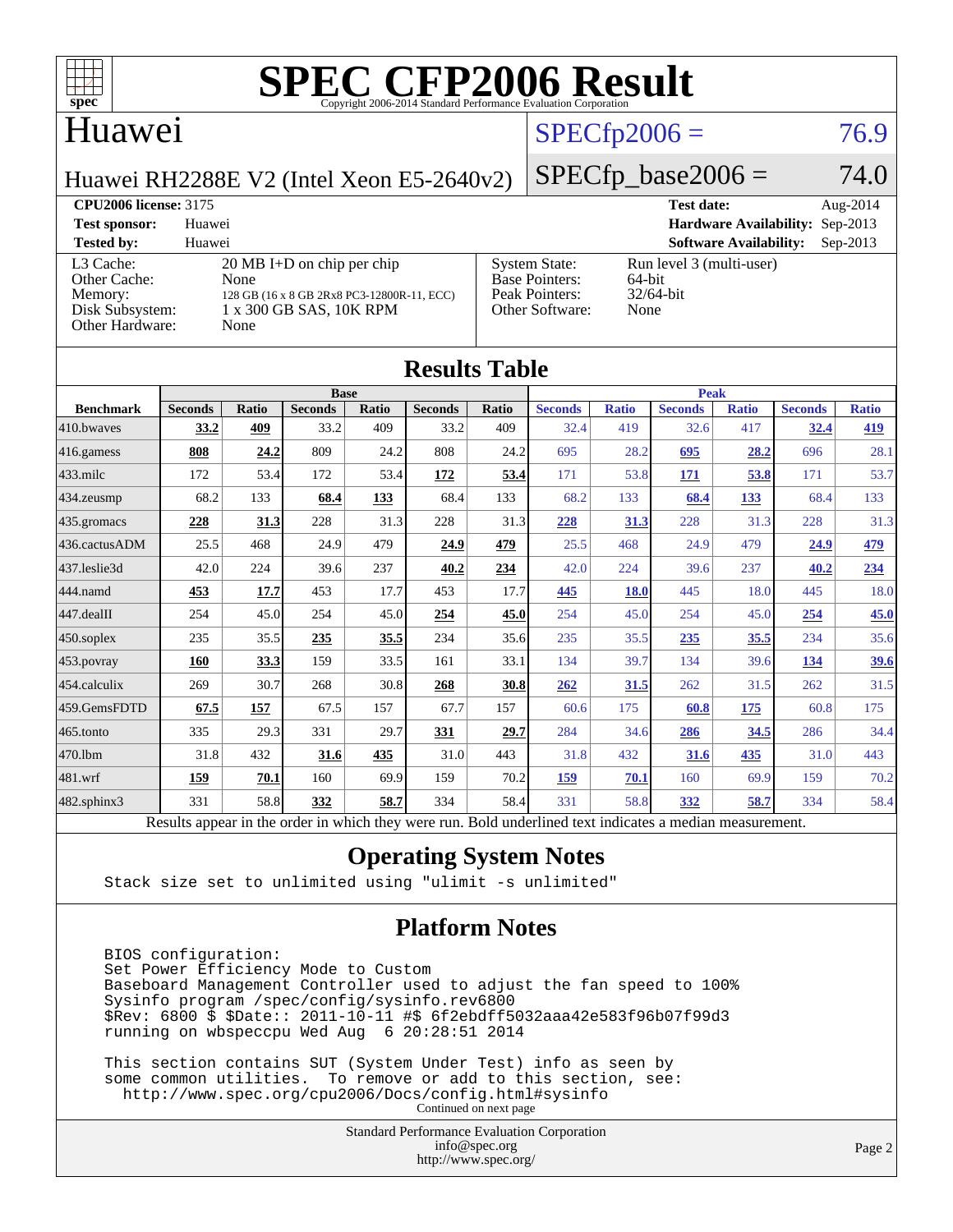

#### Huawei

 $SPECTp2006 = 76.9$ 

Huawei RH2288E V2 (Intel Xeon E5-2640v2)

**[Tested by:](http://www.spec.org/auto/cpu2006/Docs/result-fields.html#Testedby)** Huawei **[Software Availability:](http://www.spec.org/auto/cpu2006/Docs/result-fields.html#SoftwareAvailability)** Sep-2013

**[CPU2006 license:](http://www.spec.org/auto/cpu2006/Docs/result-fields.html#CPU2006license)** 3175 **[Test date:](http://www.spec.org/auto/cpu2006/Docs/result-fields.html#Testdate)** Aug-2014 **[Test sponsor:](http://www.spec.org/auto/cpu2006/Docs/result-fields.html#Testsponsor)** Huawei **[Hardware Availability:](http://www.spec.org/auto/cpu2006/Docs/result-fields.html#HardwareAvailability)** Sep-2013

 $SPECTp\_base2006 = 74.0$ 

#### **[Platform Notes \(Continued\)](http://www.spec.org/auto/cpu2006/Docs/result-fields.html#PlatformNotes)**

 From /proc/cpuinfo model name : Intel(R) Xeon(R) CPU E5-2640 v2 @ 2.00GHz 2 "physical id"s (chips) 16 "processors" cores, siblings (Caution: counting these is hw and system dependent. The following excerpts from /proc/cpuinfo might not be reliable. Use with caution.) cpu cores : 8 siblings : 8 physical 0: cores 0 1 2 3 4 5 6 7 physical 1: cores 0 1 2 3 4 5 6 7 cache size : 20480 KB From /proc/meminfo MemTotal: 132103760 kB<br>HugePages Total: 0 HugePages\_Total: 0 Hugepagesize: 2048 kB /usr/bin/lsb\_release -d Red Hat Enterprise Linux Server release 6.5 (Santiago) From /etc/\*release\* /etc/\*version\* redhat-release: Red Hat Enterprise Linux Server release 6.5 (Santiago) system-release: Red Hat Enterprise Linux Server release 6.5 (Santiago) system-release-cpe: cpe:/o:redhat:enterprise\_linux:6server:ga:server uname -a: Linux wbspeccpu 2.6.32-431.el6.x86\_64 #1 SMP Sun Nov 10 22:19:54 EST 2013 x86\_64 x86\_64 x86\_64 GNU/Linux run-level 3 Aug 4 18:31 SPEC is set to: /spec<br>Filesystem Type Type Size Used Avail Use% Mounted on /dev/sda1 ext4 270G 73G 184G 29% / Additional information from dmidecode: Memory: 16x Micron 18JSF1G72PDZ-1G6E 8 GB 1600 MHz 2 rank (End of data from sysinfo program)

#### **[General Notes](http://www.spec.org/auto/cpu2006/Docs/result-fields.html#GeneralNotes)**

Environment variables set by runspec before the start of the run: KMP\_AFFINITY = "granularity=fine,compact,0,1" LD\_LIBRARY\_PATH = "/spec/libs/32:/spec/libs/64" OMP NUM THREADS = "16"

 Binaries compiled on a system with 2 x Xeon X5645 CPU + 16GB memory Continued on next page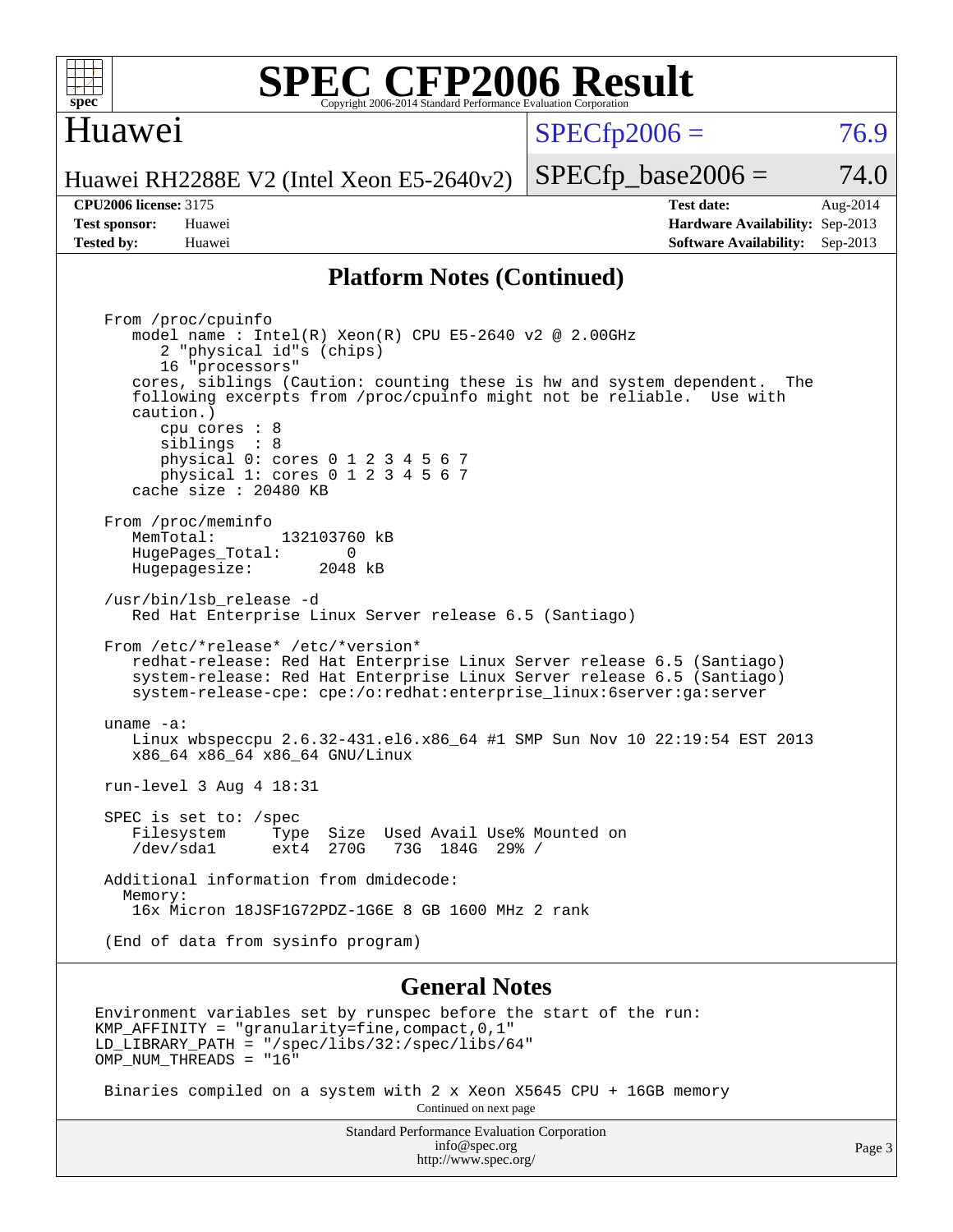

#### Huawei

 $SPECTp2006 = 76.9$ 

Huawei RH2288E V2 (Intel Xeon E5-2640v2)

**[CPU2006 license:](http://www.spec.org/auto/cpu2006/Docs/result-fields.html#CPU2006license)** 3175 **[Test date:](http://www.spec.org/auto/cpu2006/Docs/result-fields.html#Testdate)** Aug-2014 **[Test sponsor:](http://www.spec.org/auto/cpu2006/Docs/result-fields.html#Testsponsor)** Huawei **[Hardware Availability:](http://www.spec.org/auto/cpu2006/Docs/result-fields.html#HardwareAvailability)** Sep-2013 **[Tested by:](http://www.spec.org/auto/cpu2006/Docs/result-fields.html#Testedby)** Huawei **[Software Availability:](http://www.spec.org/auto/cpu2006/Docs/result-fields.html#SoftwareAvailability)** Sep-2013

 $SPECfp\_base2006 = 74.0$ 

#### **[General Notes \(Continued\)](http://www.spec.org/auto/cpu2006/Docs/result-fields.html#GeneralNotes)**

 using RHEL 6.1 Transparent Huge Pages enabled with: echo always > /sys/kernel/mm/redhat\_transparent\_hugepage/enabled

### **[Base Compiler Invocation](http://www.spec.org/auto/cpu2006/Docs/result-fields.html#BaseCompilerInvocation)**

[C benchmarks](http://www.spec.org/auto/cpu2006/Docs/result-fields.html#Cbenchmarks):  $\text{icc}$   $-\text{m64}$ 

[C++ benchmarks:](http://www.spec.org/auto/cpu2006/Docs/result-fields.html#CXXbenchmarks) [icpc -m64](http://www.spec.org/cpu2006/results/res2014q3/cpu2006-20140811-30892.flags.html#user_CXXbase_intel_icpc_64bit_bedb90c1146cab66620883ef4f41a67e)

[Fortran benchmarks](http://www.spec.org/auto/cpu2006/Docs/result-fields.html#Fortranbenchmarks): [ifort -m64](http://www.spec.org/cpu2006/results/res2014q3/cpu2006-20140811-30892.flags.html#user_FCbase_intel_ifort_64bit_ee9d0fb25645d0210d97eb0527dcc06e)

[Benchmarks using both Fortran and C](http://www.spec.org/auto/cpu2006/Docs/result-fields.html#BenchmarksusingbothFortranandC): [icc -m64](http://www.spec.org/cpu2006/results/res2014q3/cpu2006-20140811-30892.flags.html#user_CC_FCbase_intel_icc_64bit_0b7121f5ab7cfabee23d88897260401c) [ifort -m64](http://www.spec.org/cpu2006/results/res2014q3/cpu2006-20140811-30892.flags.html#user_CC_FCbase_intel_ifort_64bit_ee9d0fb25645d0210d97eb0527dcc06e)

### **[Base Portability Flags](http://www.spec.org/auto/cpu2006/Docs/result-fields.html#BasePortabilityFlags)**

| 410.bwaves: -DSPEC CPU LP64                 |                                                                |
|---------------------------------------------|----------------------------------------------------------------|
| 416.gamess: -DSPEC_CPU_LP64                 |                                                                |
| 433.milc: -DSPEC CPU LP64                   |                                                                |
| 434.zeusmp: -DSPEC_CPU_LP64                 |                                                                |
| 435.gromacs: -DSPEC_CPU_LP64 -nofor_main    |                                                                |
| 436.cactusADM: -DSPEC CPU LP64 -nofor main  |                                                                |
| 437.leslie3d: -DSPEC CPU LP64               |                                                                |
| 444.namd: - DSPEC CPU LP64                  |                                                                |
| 447.dealII: -DSPEC CPU LP64                 |                                                                |
| 450.soplex: -DSPEC_CPU_LP64                 |                                                                |
| 453.povray: -DSPEC_CPU_LP64                 |                                                                |
| 454.calculix: - DSPEC CPU LP64 - nofor main |                                                                |
| 459.GemsFDTD: - DSPEC_CPU LP64              |                                                                |
| 465.tonto: - DSPEC CPU LP64                 |                                                                |
| 470.1bm: - DSPEC CPU LP64                   |                                                                |
|                                             | 481.wrf: -DSPEC CPU_LP64 -DSPEC_CPU_CASE_FLAG -DSPEC_CPU_LINUX |
| 482.sphinx3: -DSPEC_CPU_LP64                |                                                                |

#### **[Base Optimization Flags](http://www.spec.org/auto/cpu2006/Docs/result-fields.html#BaseOptimizationFlags)**

[C benchmarks](http://www.spec.org/auto/cpu2006/Docs/result-fields.html#Cbenchmarks): [-xAVX](http://www.spec.org/cpu2006/results/res2014q3/cpu2006-20140811-30892.flags.html#user_CCbase_f-xAVX) [-ipo](http://www.spec.org/cpu2006/results/res2014q3/cpu2006-20140811-30892.flags.html#user_CCbase_f-ipo) [-O3](http://www.spec.org/cpu2006/results/res2014q3/cpu2006-20140811-30892.flags.html#user_CCbase_f-O3) [-no-prec-div](http://www.spec.org/cpu2006/results/res2014q3/cpu2006-20140811-30892.flags.html#user_CCbase_f-no-prec-div) [-static](http://www.spec.org/cpu2006/results/res2014q3/cpu2006-20140811-30892.flags.html#user_CCbase_f-static) [-parallel](http://www.spec.org/cpu2006/results/res2014q3/cpu2006-20140811-30892.flags.html#user_CCbase_f-parallel) [-opt-prefetch](http://www.spec.org/cpu2006/results/res2014q3/cpu2006-20140811-30892.flags.html#user_CCbase_f-opt-prefetch) [-ansi-alias](http://www.spec.org/cpu2006/results/res2014q3/cpu2006-20140811-30892.flags.html#user_CCbase_f-ansi-alias)

[C++ benchmarks:](http://www.spec.org/auto/cpu2006/Docs/result-fields.html#CXXbenchmarks)

[-xAVX](http://www.spec.org/cpu2006/results/res2014q3/cpu2006-20140811-30892.flags.html#user_CXXbase_f-xAVX) [-ipo](http://www.spec.org/cpu2006/results/res2014q3/cpu2006-20140811-30892.flags.html#user_CXXbase_f-ipo) [-O3](http://www.spec.org/cpu2006/results/res2014q3/cpu2006-20140811-30892.flags.html#user_CXXbase_f-O3) [-no-prec-div](http://www.spec.org/cpu2006/results/res2014q3/cpu2006-20140811-30892.flags.html#user_CXXbase_f-no-prec-div) [-static](http://www.spec.org/cpu2006/results/res2014q3/cpu2006-20140811-30892.flags.html#user_CXXbase_f-static) [-opt-prefetch](http://www.spec.org/cpu2006/results/res2014q3/cpu2006-20140811-30892.flags.html#user_CXXbase_f-opt-prefetch) [-ansi-alias](http://www.spec.org/cpu2006/results/res2014q3/cpu2006-20140811-30892.flags.html#user_CXXbase_f-ansi-alias)

Continued on next page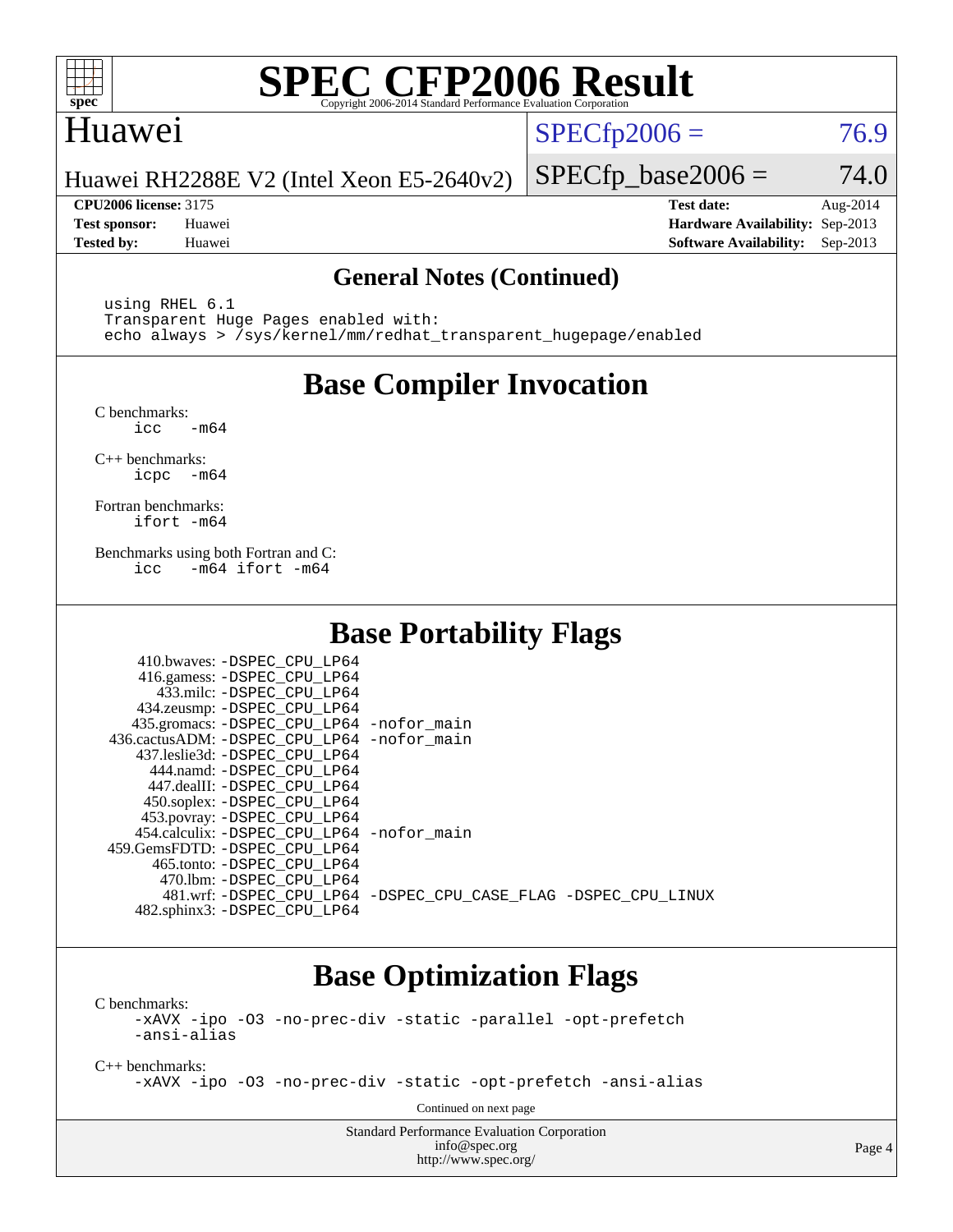

#### Huawei

 $SPECTp2006 = 76.9$ 

Huawei RH2288E V2 (Intel Xeon E5-2640v2)

 $SPECfp\_base2006 = 74.0$ 

**[CPU2006 license:](http://www.spec.org/auto/cpu2006/Docs/result-fields.html#CPU2006license)** 3175 **[Test date:](http://www.spec.org/auto/cpu2006/Docs/result-fields.html#Testdate)** Aug-2014 **[Test sponsor:](http://www.spec.org/auto/cpu2006/Docs/result-fields.html#Testsponsor)** Huawei **[Hardware Availability:](http://www.spec.org/auto/cpu2006/Docs/result-fields.html#HardwareAvailability)** Sep-2013 **[Tested by:](http://www.spec.org/auto/cpu2006/Docs/result-fields.html#Testedby)** Huawei **[Software Availability:](http://www.spec.org/auto/cpu2006/Docs/result-fields.html#SoftwareAvailability)** Sep-2013

## **[Base Optimization Flags \(Continued\)](http://www.spec.org/auto/cpu2006/Docs/result-fields.html#BaseOptimizationFlags)**

[Fortran benchmarks](http://www.spec.org/auto/cpu2006/Docs/result-fields.html#Fortranbenchmarks):

[-xAVX](http://www.spec.org/cpu2006/results/res2014q3/cpu2006-20140811-30892.flags.html#user_FCbase_f-xAVX) [-ipo](http://www.spec.org/cpu2006/results/res2014q3/cpu2006-20140811-30892.flags.html#user_FCbase_f-ipo) [-O3](http://www.spec.org/cpu2006/results/res2014q3/cpu2006-20140811-30892.flags.html#user_FCbase_f-O3) [-no-prec-div](http://www.spec.org/cpu2006/results/res2014q3/cpu2006-20140811-30892.flags.html#user_FCbase_f-no-prec-div) [-static](http://www.spec.org/cpu2006/results/res2014q3/cpu2006-20140811-30892.flags.html#user_FCbase_f-static) [-parallel](http://www.spec.org/cpu2006/results/res2014q3/cpu2006-20140811-30892.flags.html#user_FCbase_f-parallel) [-opt-prefetch](http://www.spec.org/cpu2006/results/res2014q3/cpu2006-20140811-30892.flags.html#user_FCbase_f-opt-prefetch)

[Benchmarks using both Fortran and C](http://www.spec.org/auto/cpu2006/Docs/result-fields.html#BenchmarksusingbothFortranandC):

[-xAVX](http://www.spec.org/cpu2006/results/res2014q3/cpu2006-20140811-30892.flags.html#user_CC_FCbase_f-xAVX) [-ipo](http://www.spec.org/cpu2006/results/res2014q3/cpu2006-20140811-30892.flags.html#user_CC_FCbase_f-ipo) [-O3](http://www.spec.org/cpu2006/results/res2014q3/cpu2006-20140811-30892.flags.html#user_CC_FCbase_f-O3) [-no-prec-div](http://www.spec.org/cpu2006/results/res2014q3/cpu2006-20140811-30892.flags.html#user_CC_FCbase_f-no-prec-div) [-static](http://www.spec.org/cpu2006/results/res2014q3/cpu2006-20140811-30892.flags.html#user_CC_FCbase_f-static) [-parallel](http://www.spec.org/cpu2006/results/res2014q3/cpu2006-20140811-30892.flags.html#user_CC_FCbase_f-parallel) [-opt-prefetch](http://www.spec.org/cpu2006/results/res2014q3/cpu2006-20140811-30892.flags.html#user_CC_FCbase_f-opt-prefetch) [-ansi-alias](http://www.spec.org/cpu2006/results/res2014q3/cpu2006-20140811-30892.flags.html#user_CC_FCbase_f-ansi-alias)

### **[Peak Compiler Invocation](http://www.spec.org/auto/cpu2006/Docs/result-fields.html#PeakCompilerInvocation)**

[C benchmarks](http://www.spec.org/auto/cpu2006/Docs/result-fields.html#Cbenchmarks):  $\text{icc}$  -m64

[C++ benchmarks:](http://www.spec.org/auto/cpu2006/Docs/result-fields.html#CXXbenchmarks) [icpc -m64](http://www.spec.org/cpu2006/results/res2014q3/cpu2006-20140811-30892.flags.html#user_CXXpeak_intel_icpc_64bit_bedb90c1146cab66620883ef4f41a67e)

[Fortran benchmarks](http://www.spec.org/auto/cpu2006/Docs/result-fields.html#Fortranbenchmarks): [ifort -m64](http://www.spec.org/cpu2006/results/res2014q3/cpu2006-20140811-30892.flags.html#user_FCpeak_intel_ifort_64bit_ee9d0fb25645d0210d97eb0527dcc06e)

```
Benchmarks using both Fortran and C: 
     icc -m64 ifort -m64
```
### **[Peak Portability Flags](http://www.spec.org/auto/cpu2006/Docs/result-fields.html#PeakPortabilityFlags)**

Same as Base Portability Flags

#### **[Peak Optimization Flags](http://www.spec.org/auto/cpu2006/Docs/result-fields.html#PeakOptimizationFlags)**

[C benchmarks](http://www.spec.org/auto/cpu2006/Docs/result-fields.html#Cbenchmarks):

 433.milc: [-xAVX](http://www.spec.org/cpu2006/results/res2014q3/cpu2006-20140811-30892.flags.html#user_peakPASS2_CFLAGSPASS2_LDFLAGS433_milc_f-xAVX)(pass 2) [-prof-gen](http://www.spec.org/cpu2006/results/res2014q3/cpu2006-20140811-30892.flags.html#user_peakPASS1_CFLAGSPASS1_LDFLAGS433_milc_prof_gen_e43856698f6ca7b7e442dfd80e94a8fc)(pass 1) [-ipo](http://www.spec.org/cpu2006/results/res2014q3/cpu2006-20140811-30892.flags.html#user_peakPASS2_CFLAGSPASS2_LDFLAGS433_milc_f-ipo)(pass 2) [-O3](http://www.spec.org/cpu2006/results/res2014q3/cpu2006-20140811-30892.flags.html#user_peakPASS2_CFLAGSPASS2_LDFLAGS433_milc_f-O3)(pass 2) [-no-prec-div](http://www.spec.org/cpu2006/results/res2014q3/cpu2006-20140811-30892.flags.html#user_peakPASS2_CFLAGSPASS2_LDFLAGS433_milc_f-no-prec-div)(pass 2) [-prof-use](http://www.spec.org/cpu2006/results/res2014q3/cpu2006-20140811-30892.flags.html#user_peakPASS2_CFLAGSPASS2_LDFLAGS433_milc_prof_use_bccf7792157ff70d64e32fe3e1250b55)(pass 2) [-static](http://www.spec.org/cpu2006/results/res2014q3/cpu2006-20140811-30892.flags.html#user_peakOPTIMIZE433_milc_f-static) [-auto-ilp32](http://www.spec.org/cpu2006/results/res2014q3/cpu2006-20140811-30892.flags.html#user_peakCOPTIMIZE433_milc_f-auto-ilp32) [-ansi-alias](http://www.spec.org/cpu2006/results/res2014q3/cpu2006-20140811-30892.flags.html#user_peakCOPTIMIZE433_milc_f-ansi-alias)

 $470$ .lbm: basepeak = yes

482.sphinx3: basepeak = yes

[C++ benchmarks:](http://www.spec.org/auto/cpu2006/Docs/result-fields.html#CXXbenchmarks)

444.namd:  $-x$ AVX(pass 2)  $-p$ rof-gen(pass 1)  $-p$ po(pass 2)  $-03$ (pass 2) [-no-prec-div](http://www.spec.org/cpu2006/results/res2014q3/cpu2006-20140811-30892.flags.html#user_peakPASS2_CXXFLAGSPASS2_LDFLAGS444_namd_f-no-prec-div)(pass 2) [-prof-use](http://www.spec.org/cpu2006/results/res2014q3/cpu2006-20140811-30892.flags.html#user_peakPASS2_CXXFLAGSPASS2_LDFLAGS444_namd_prof_use_bccf7792157ff70d64e32fe3e1250b55)(pass 2) [-fno-alias](http://www.spec.org/cpu2006/results/res2014q3/cpu2006-20140811-30892.flags.html#user_peakCXXOPTIMIZEOPTIMIZE444_namd_f-no-alias_694e77f6c5a51e658e82ccff53a9e63a) [-auto-ilp32](http://www.spec.org/cpu2006/results/res2014q3/cpu2006-20140811-30892.flags.html#user_peakCXXOPTIMIZE444_namd_f-auto-ilp32)

Continued on next page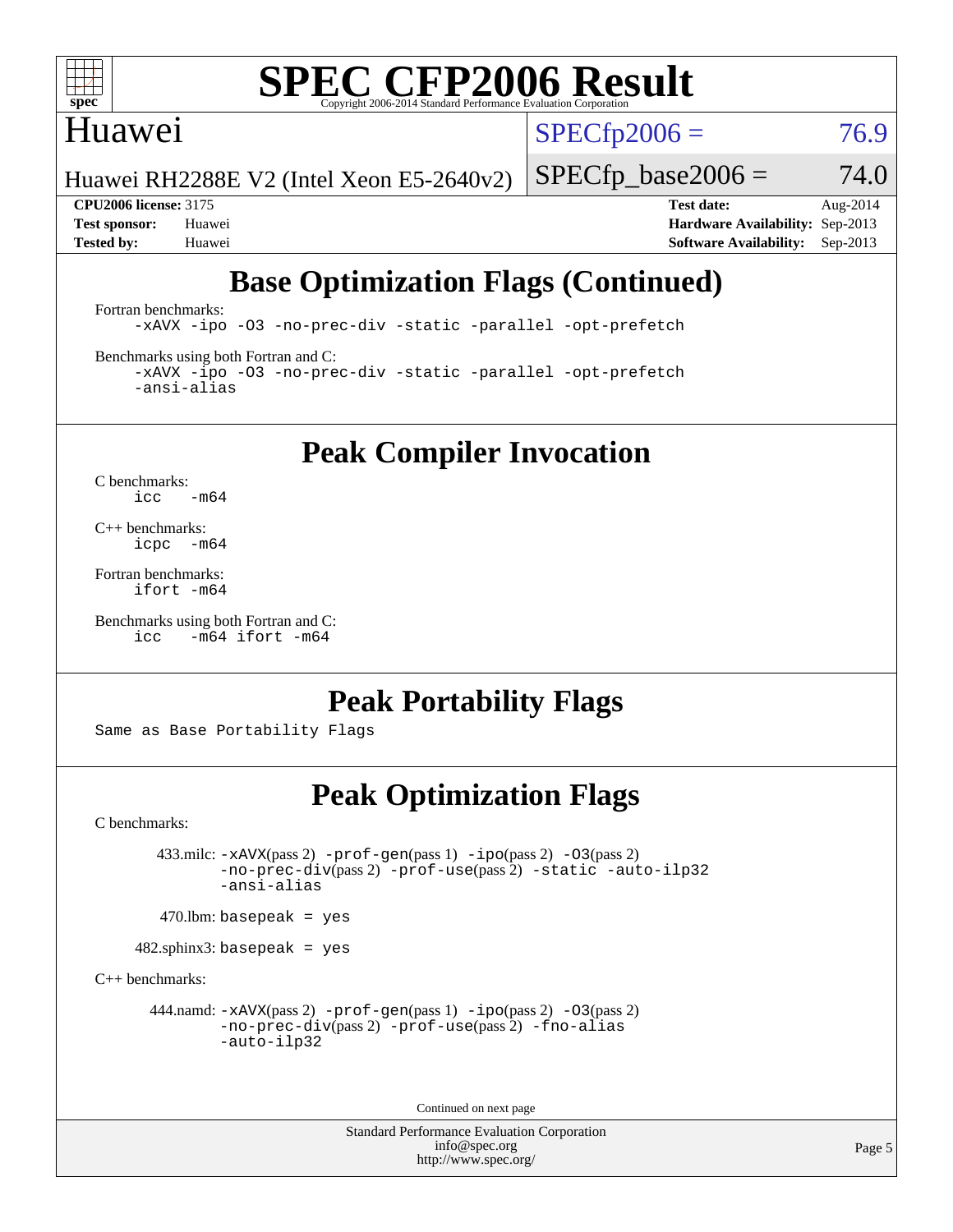

Huawei

 $SPECfp2006 = 76.9$  $SPECfp2006 = 76.9$ 

Huawei RH2288E V2 (Intel Xeon E5-2640v2)

 $SPECTp\_base2006 = 74.0$ **[CPU2006 license:](http://www.spec.org/auto/cpu2006/Docs/result-fields.html#CPU2006license)** 3175 **[Test date:](http://www.spec.org/auto/cpu2006/Docs/result-fields.html#Testdate)** Aug-2014 **[Test sponsor:](http://www.spec.org/auto/cpu2006/Docs/result-fields.html#Testsponsor)** Huawei **[Hardware Availability:](http://www.spec.org/auto/cpu2006/Docs/result-fields.html#HardwareAvailability)** Sep-2013

## **[Peak Optimization Flags \(Continued\)](http://www.spec.org/auto/cpu2006/Docs/result-fields.html#PeakOptimizationFlags)**

**[Tested by:](http://www.spec.org/auto/cpu2006/Docs/result-fields.html#Testedby)** Huawei **[Software Availability:](http://www.spec.org/auto/cpu2006/Docs/result-fields.html#SoftwareAvailability)** Sep-2013

```
 447.dealII: basepeak = yes
          450.soplex: basepeak = yes
        453.povray: -xAVX(pass 2) -prof-gen(pass 1) -ipo(pass 2) -03(pass 2)
                  -no-prec-div(pass 2) -prof-use(pass 2) -unroll4 -ansi-alias
   Fortran benchmarks: 
         410.bwaves: -xAVX -ipo -O3 -no-prec-div -opt-prefetch -parallel
                  -static
         416.gamess: -xAVX(pass 2) -prof-gen(pass 1) -ipo(pass 2) -O3(pass 2)
                  -no-prec-div(pass 2) -prof-use(pass 2) -unroll2
                  -inline-level=0 -scalar-rep- -static
         434.zeusmp: basepeak = yes
         437.leslie3d: basepeak = yes
     459.GemsFDTD: -xAVX(pass 2) -prof-gen(pass 1) -ipo(pass 2) -O3(pass 2)
                  -no-prec-div(pass 2) -prof-use(pass 2) -unroll2
                  -inline-level=0 -opt-prefetch -parallel
          465.tonto: -xAVX(pass 2) -prof-gen(pass 1) -po(pass 2) -03(pass 2)
                  -no-prec-div(pass 2) -prof-use(pass 2) -inline-calloc
                  -opt-malloc-options=3-auto-unroll4
   Benchmarks using both Fortran and C: 
        435.gromacs: basepeak = yes
    436.cactusADM:basepeak = yes 454.calculix: -xAVX -ipo -O3 -no-prec-div -auto-ilp32 -ansi-alias
           481.wrf: basepeak = yes
                        The flags files that were used to format this result can be browsed at
http://www.spec.org/cpu2006/flags/Intel-ic12.1-official-linux64.20111122.html
http://www.spec.org/cpu2006/flags/Huawei-Platform-Settings-V1.0-IVB-RevG.html
```
You can also download the XML flags sources by saving the following links: <http://www.spec.org/cpu2006/flags/Intel-ic12.1-official-linux64.20111122.xml> <http://www.spec.org/cpu2006/flags/Huawei-Platform-Settings-V1.0-IVB-RevG.xml>